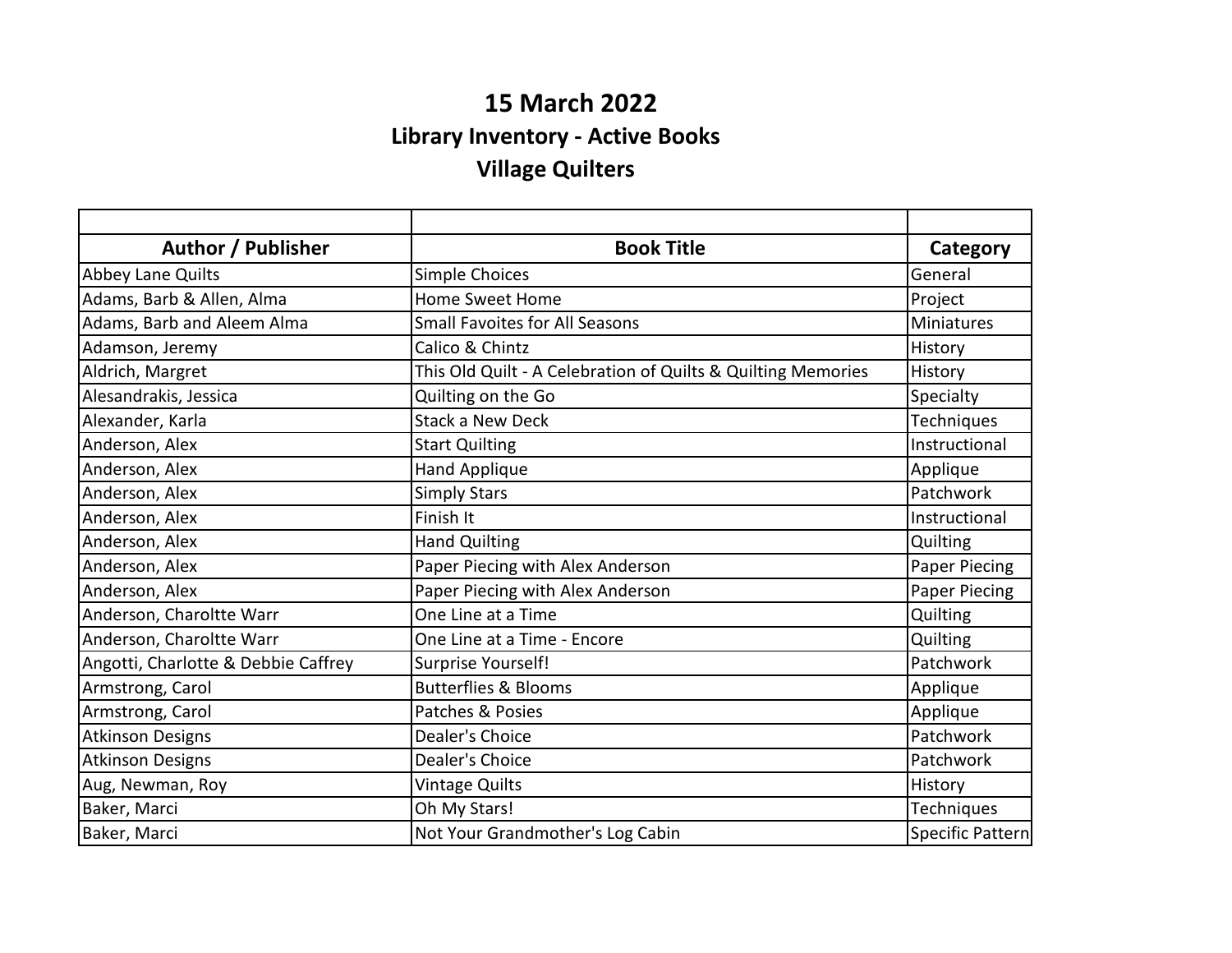| Baker, Marci                      | ABC 3-D Tumbling Blocks and More                 | Specific Pattern     |
|-----------------------------------|--------------------------------------------------|----------------------|
| Ball, Maggie                      | Bargello Quilts with a Twist                     | Specific Pattern     |
| Ballard, Althea                   | <b>Maverick Quilts</b>                           | Patchwork            |
| Barrows, Judy                     | Square in a Square                               | General              |
| Baxter Lasco, Linda               | Nine Patch - New Quilts From an Old Favorite     | Patchwork            |
| Bergene, Lise                     | Patchwork with Pizzazz                           | General              |
| Berry, Sandy (Berryvine Designs)  | Quick & Easy Romantic Quilts                     | Patchwork            |
| Bert, Alice, Von Holt, Johnson    | Celebrate with Little Quilts                     | General              |
| <b>Better Homes &amp; Gardens</b> | American Patchwork & Quilting                    | History              |
| <b>Better Homes &amp; Gardens</b> | Great Patchwork: Working with Triangles          | Patchwork            |
| <b>Better Homes and Gardens</b>   | <b>Folk-Art Quilts</b>                           | <b>Folk Art</b>      |
| <b>Better Homes and Gardens</b>   | Quilt Lover's Favorites Volume 2                 | General              |
| <b>Better Homes and Gardens</b>   | Quilt Lover's Favorites Volume 3                 | General              |
| <b>Better Homes and Gardens</b>   | Quilt Lover's Favorites Volume 5                 | General              |
| <b>Better Homes and Gardens</b>   | Quilting Pieces of the Past                      | History              |
| Beyer, Jinny                      | Quiltmaking by Hand                              | Quilting             |
| Beyer, Jinny                      | The Quilter's Album of Patchwork Patterns        | Patchwork            |
| Binney, Edwin                     | Homage to Amanda                                 | History              |
| <b>Blackbird Designs</b>          | <b>Garden Club</b>                               | Applique             |
| Bluhm, Lrena                      | Quilts of a Different Color                      | Applique             |
| Boerens, Trice                    | Curve Patch Quilts Made Easy                     | Patchwork            |
| Bolton, Patricia                  | The Quilting Arts Book                           | Art                  |
| Bonner, Natalia                   | Next Steps in Machine Quilting                   | Quilting             |
| Bono, Pam                         | Dear Pam Teach ME Your Quick Quilting Techniques | General              |
| Brackett, Kim                     | Scrap-Basket Bounty                              | Patchwork            |
| Brackman, Barbara                 | Women of Design: Quilts in the Newspaper         | General              |
| Briscoe, Susan                    | Japanese Quilt Inspirations                      | Specialty            |
| Briscoe, Susan                    | 130 Mini Quilt Blocks                            | Miniatures           |
| Brown, Kathy                      | Take 5 Fat Quarters                              | General              |
| Brown, Lynn Roddy                 | Simple Strategies for Scrap Quilts               | Patchwork            |
| Browning, Bonnie                  | <b>Borders &amp; Finishing Touches</b>           | Specific Pattern     |
| Bruecher, Tacha                   | Playful Little Paper-Pieced Projects             | <b>Paper Piecing</b> |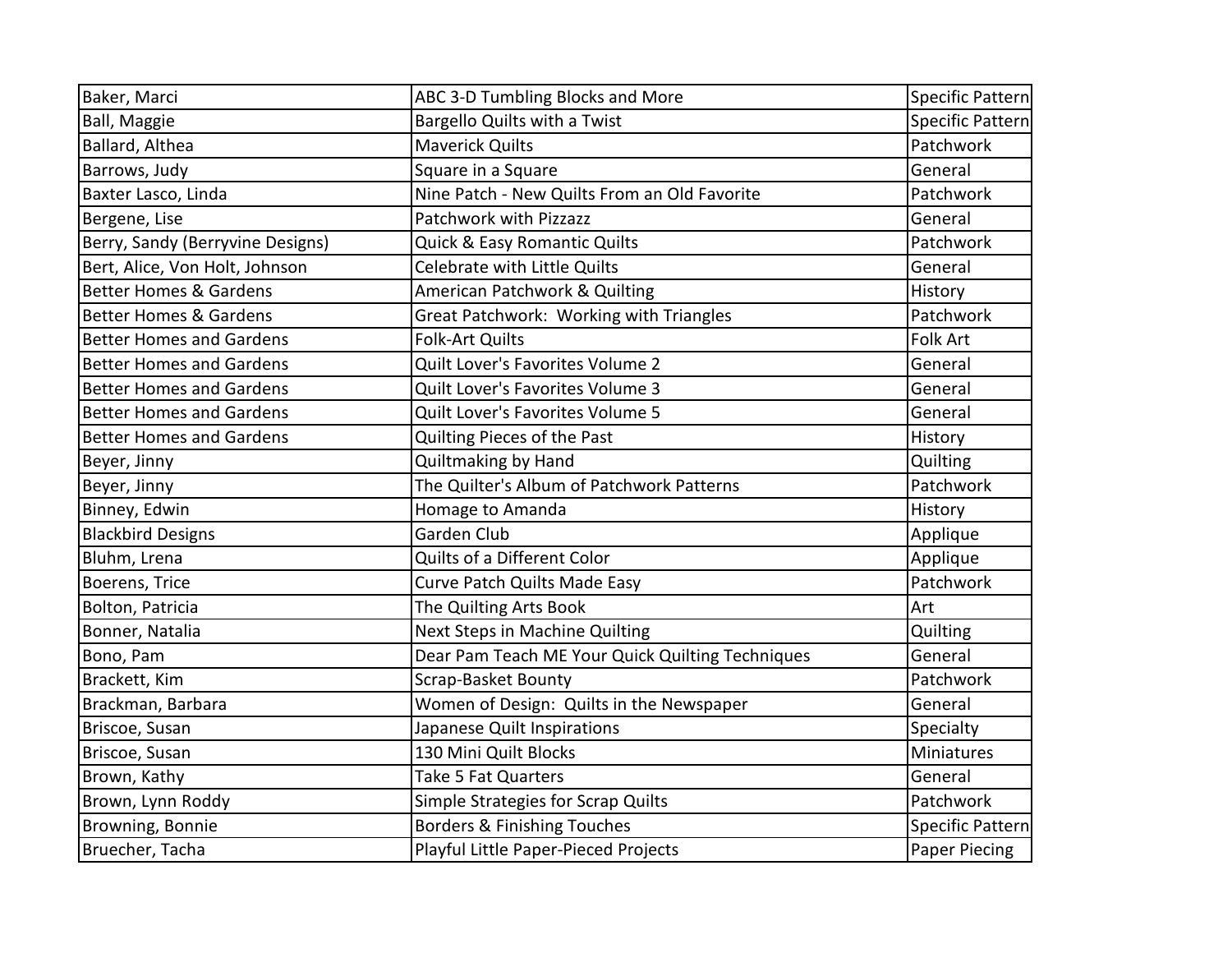| Bruecher, Tacha                    | Hexa Go-Go                                        | Techniques           |
|------------------------------------|---------------------------------------------------|----------------------|
| Buhler, Lori                       | <b>Fuss-Free Machine Applique</b>                 | Applique             |
| Burniston, Carol                   | <b>Whimsical Quilts</b>                           | Applique             |
| Burns, Eleanor                     | Quilts Through the Seasons                        | Patchwork            |
| Burns, Eleanor                     | Quilt Block Party, Serries #2                     | Patchwork            |
| Burns, Eleanor                     | It's "El" ementary                                | Patchwork            |
| Burns, Eleanor                     | Quilters' Almanac, Quilt Block Party Series 3     | Patchwork            |
| Burns, Eleanor                     | Lover's Knot Quilt                                | Specialty            |
| Burns, Eleanor                     | Quilt Blocks on American Barns                    | Specialty            |
| Burns, Eleanor & Bouchard, Sue     | <b>Underground Railroad Sampler</b>               | Patchwork            |
| Burns, Eleanor & Bouchard, Sue     | <b>Underground Railroad Sampler</b>               | Patchwork            |
| Cabbage Rose                       | <b>Twists &amp; Turns</b>                         | General              |
| <b>Calico Printworks</b>           | <b>Mostly Scraps</b>                              | Patchwork            |
| Campbell, Elsie                    | <b>String Quilts</b>                              | General              |
| Capps Cross, Kaay M                | Black & White and Pieced All Over                 | Techniques           |
| Carlson, Susan                     | Free-Style Quilts                                 | Art                  |
| Casciato, Cindy                    | <b>Block Explosion</b>                            | Patchwork            |
| Causee, Linda                      | 24 Musical Quilt Blocks                           | <b>Paper Piecing</b> |
| Causee, Linda                      | Symbols of Faith -- 44 Quilt Blocks               | <b>Paper Piecing</b> |
| Causee, Linda                      | <b>Teach Yourself Foundation Piecing</b>          | Paper Piecing        |
| Causee, Linda                      | Wacky-Pinwheel Quilting Wizard                    | Techniques           |
| Causee, Linda                      | 24 Blocks You Never Dreamed You Could Paper Piece | Paper Piecing        |
| Causee, Linda                      | 101 Log Cabin Blocks                              | <b>Paper Piecing</b> |
| Chaisson, Lesley                   | Charmed, I'm Sure - Quilts from 5" Squares        | General              |
| Chiaverini, Jennifer               | Elm Creek Quilts - More                           | Project              |
| Chiaverini, Jennifer & Odom, Nancy | Elm Creek Quilts                                  | Project              |
| <b>Chitra Publications</b>         | The Best of Miniature Quilts, Volume 3            | Miniatures           |
| Christopherson, Teri               | <b>Black Mountain Quilts</b>                      | Patchwork            |
| Cier, Emily                        | <b>Quilt Remix</b>                                | Patchwork            |
| Clarke, Pam                        | Quilting Inside the Lines                         | Quilting             |
| Cleland, Lee                       | Quilting Makes the Quilt                          | Quilting             |
| Cleland, Lee                       | Quilting Makes the Quilt                          | Quilting             |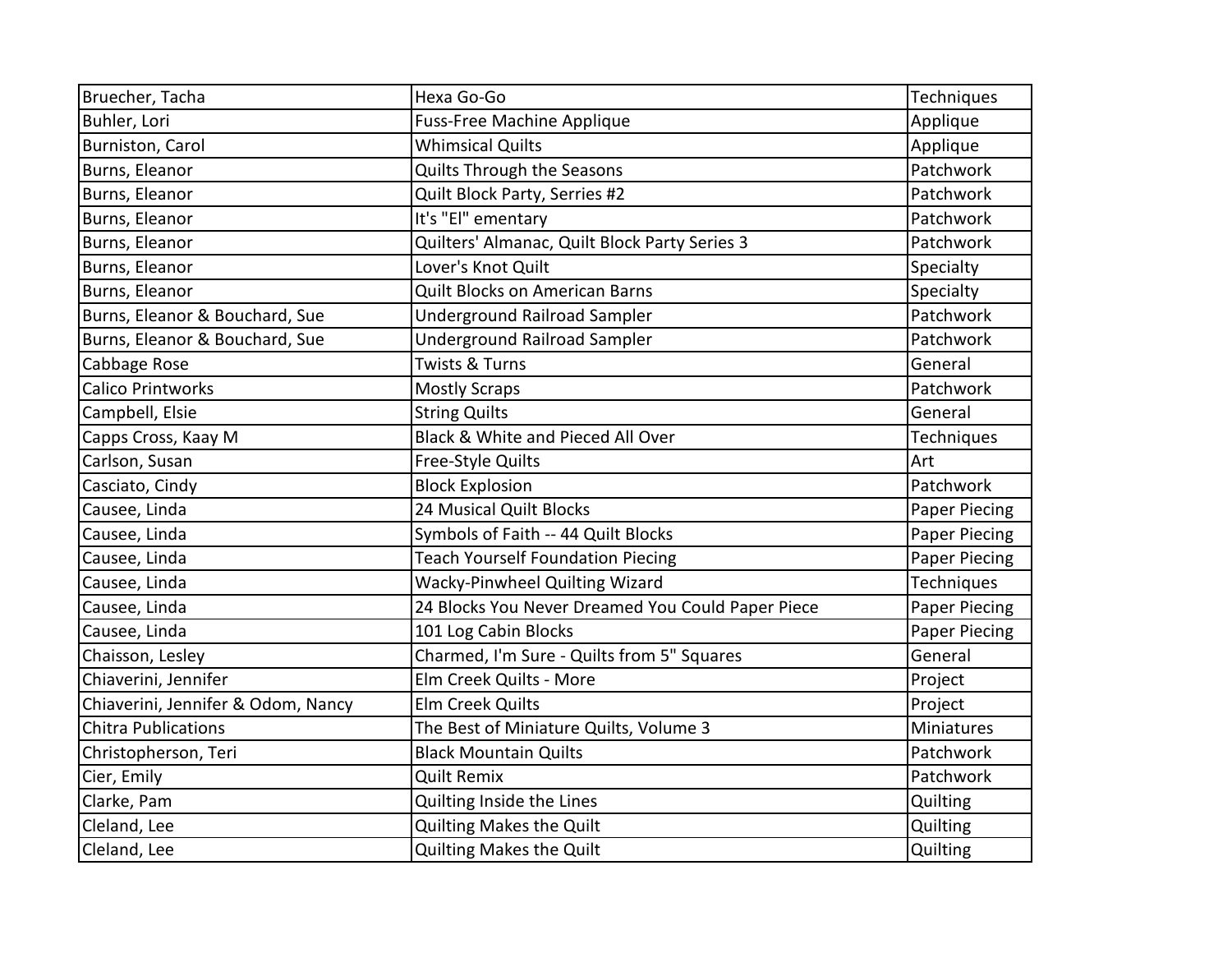| Cleland, Lee                      | Quilting Makes the Quilt                                                     | Quilting             |
|-----------------------------------|------------------------------------------------------------------------------|----------------------|
| Cleveland, Susan K                | Precision & Panache                                                          | Techniques           |
| Cline, Barbara                    | <b>Simply Triangles</b>                                                      | General              |
| Cline, Barbara                    | <b>Star Struck Quilts</b>                                                    | General              |
| Cline, Barbara                    | <b>Diamond Chain Quilts</b>                                                  | Patchwork            |
| Collins, Linda                    | Treasures from the Barn                                                      | Patchwork            |
| Collins, Sally                    | <b>Mastering Precision Piecing</b>                                           | Instructional        |
| Collins, Sally                    | The Art of Machine Piecing                                                   | Patchwork            |
| Collins, Sally                    | Borders, Bindings & Edges - The Art of Finishing Your Quilt                  | General              |
| Colvin, Joan                      | Nature's Studio                                                              | Art                  |
| Combs, Reynolds & Shay            | 3 Quilters Celebrate the 4th Season                                          | Instructional        |
| Cory, Pepper                      | <b>Mastering Quilt Marking</b>                                               | Quilting             |
| Covey, Mary                       | Follow-the-Line Quilting Designs - Full-Size Patterns for Blocks an Quilting |                      |
| <b>Craftworld Books</b>           | Naïve and Country Quilts                                                     | General              |
| Craig, Sharyn                     | <b>Setting Solutions</b>                                                     | Patchwork            |
| <b>Creative Publishing</b>        | The Quilting Bible - Guide to Machine Quilting                               | Quilting             |
| Crone, LindA                      | Fabric Landscapes by Machine                                                 | Art                  |
| Cross, Kay M. Capps               | Black & White Quilts by Design                                               | Patchwork            |
| Crow, Jayne & Segna, Joan         | Stitch and Split Applique - 12 Raw-Edge Projects                             | Applique             |
| Crowell, Jodi                     | Charmed - A Fresh Twist on Charm Quilts                                      | General              |
| Cummings, Sandi                   | Thinking Outside the Block                                                   | Modern               |
| Daniel, Nancy Brenan              | <b>Rotary Heirloom Quilts</b>                                                | General              |
| Davila, Jane & Elin Waterston     | Art Quilt Workbook                                                           | Art                  |
| Davis, Jodie                      | <b>Hometown Quilts</b>                                                       | <b>Paper Piecing</b> |
| Davis, Jodie                      | <b>Paper-Pieced Curves</b>                                                   | <b>Paper Piecing</b> |
| DeBee Schiller, Lisa              | Liberty Garden                                                               | Applique             |
| Derksen, Cori and Harder, Myra    | Four Seasons of Quilts - Garden Inspired Projects                            | General              |
| Dewberry, Donna & Casciato, Cindy | One Stitch Quilting - The Basics                                             | Project              |
| Diehl, Kim                        | Simple Charm                                                                 | General              |
| Diehl, Kim and Baker, Laurie      | Homestyle Quilts                                                             | General              |
| Dietrich, Mimi                    | Quilts from the Smithsonian                                                  | History              |
| Dietrich, Mimi                    | <b>Baltimore Bouquets</b>                                                    | Applique             |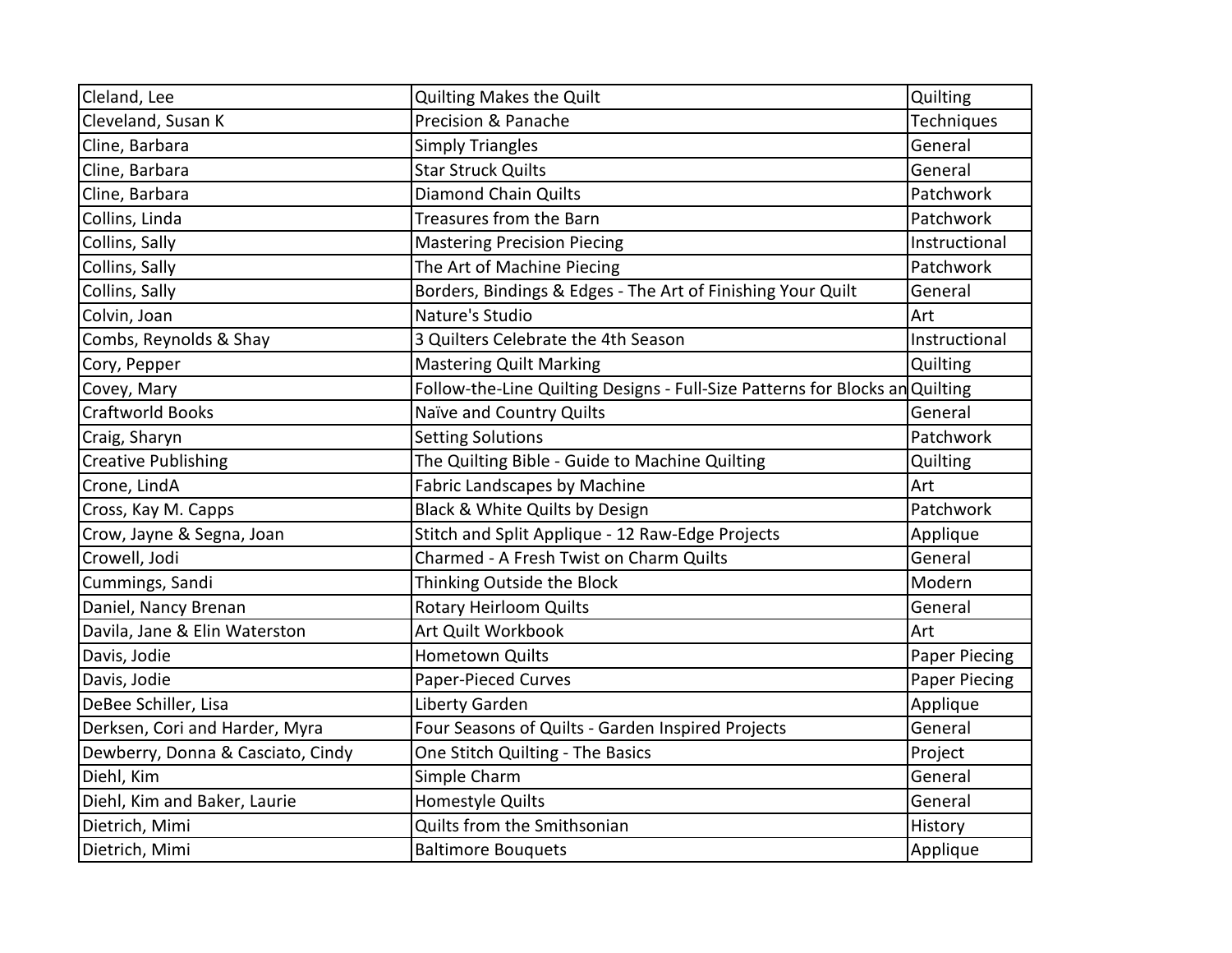| Dissmore, Susan Teegarden          | Better by the Dozen                                            | Patchwork               |
|------------------------------------|----------------------------------------------------------------|-------------------------|
| Doak, Carol                        | <b>Easy Machine Paper Piecing</b>                              | <b>Paper Piecing</b>    |
| Doak, Carol                        | Bright & Bold Paper-Pieced Blocks                              | <b>Paper Piecing</b>    |
| Doak, Carol                        | Show Me How to Paper Piece                                     | Paper Piecing           |
| Doak, Carol                        | Your First Quilt Book                                          | General                 |
| Doak, Carol                        | 300 Paper-Pieced Quilt Blocks                                  | Paper Piecing           |
| Doak, Carol                        | 50 Fabulous Paper-Pieced Stars                                 | Paper Piecing           |
| Doak, Carol                        | <b>Easy Machine Paper Piecing</b>                              | Paper Piecing           |
| Durhin, Pat                        | <b>Mosaic Picture Quilts</b>                                   | Art                     |
| Eaton, Patti and Mostek, Pamela    | Blossoms in Winter - Wool-Felt Applique                        | Applique                |
| Eckmeier, Karen                    | <b>Accidental Landscapes</b>                                   | Art                     |
| Eckmeier, Karen                    | Layered Waves                                                  | Techniques              |
| Eckmeier, Karen                    | <b>Happy Villages</b>                                          | Techniques              |
| Eddy, Celia                        | <b>Quilting Illusions</b>                                      | Specialty               |
| Edie, Marge                        | <b>Bargello Quilts</b>                                         | Techniques              |
| Einmo, Kimberly                    | Jelly Roll Quilt Magic                                         | General                 |
| England, Cynthia                   | <b>Picture Piecing</b>                                         | <b>Specific Pattern</b> |
| Eskridge, Jen                      | <b>Hexagons Made Easy</b>                                      | Specific Pattern        |
| Etherington, Mary & Tesene, Connie | The Blue and the Gray - Quilt Patterns Using civil War Fabrics | Patchwork               |
| Etherington, Mary & Tesene, Connie | <b>Backyard Charm School</b>                                   | Patchwork               |
| Etzel, Wendy                       | The Collectibles Quilt                                         | <b>Folk Art</b>         |
| Ewbank, Connie                     | <b>String Quilting Today</b>                                   | Techniques              |
| Fassett, Kaffe                     | <b>Country Garden Quilts</b>                                   | Patchwork               |
| Ferrero, Hedges and Silber         | Hearts and Hands - The Influence of Women & Quilts             | History                 |
| Finch, Jake                        | Quilting 200 Q&A                                               | Instructional           |
| Findlay, Victoria Wolfe            | 15 Minutes of Play                                             | Modern                  |
| Findlay, Victoria Wolfe            | Modern Quilt Magic                                             | Modern                  |
| Fishel, Rita                       | <b>Mystery Quilts</b>                                          | Patchwork               |
| Fleming, Winnie                    | Simple Blocks Make Sensational Quilts                          | Patchwork               |
| Fons & Porter                      | Our Best Seasonal Quilts                                       | <b>Specific Pattern</b> |
| Foose, Sandra L.                   | Scrap Saver's Country Stitchery                                | <b>Folk Art</b>         |
| <b>Four Corners</b>                | Hook, Line and a Hole in One - esigns to make for Men          | General                 |
|                                    |                                                                |                         |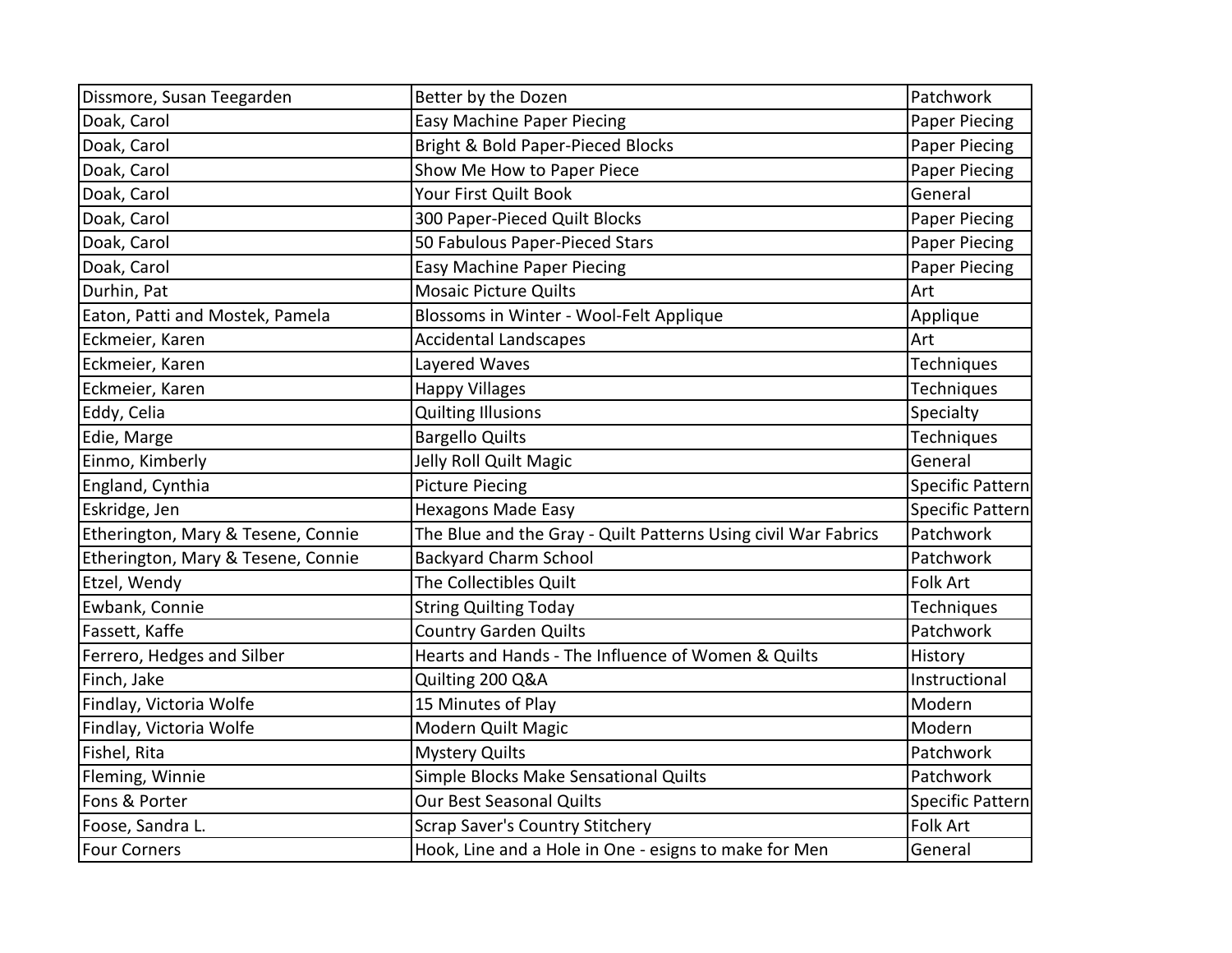| Fox, Sandi                        | <b>Small Endearments</b>                                 | History              |
|-----------------------------------|----------------------------------------------------------|----------------------|
| Fritz, Laura Lee                  | <b>Mindful Meandering</b>                                | Quilting             |
| Fronks, Dilys A                   | <b>Enchanted Views</b>                                   | Techniques           |
| Gallian, Marian & Jones, Yvette   | Dresden Carnival - 16 Modern Quilt Projects              | Modern               |
| Gaudynski, Diane                  | <b>Guide to Machine Quilting</b>                         | Quilting             |
| Gering, Jacquie & Pedersen, Katie | <b>Quilting Modern</b>                                   | Modern               |
| Gering, Jacquie & Pedersen, Katie | <b>Quilting Modern</b>                                   | Modern               |
| Gilbert, Wendy                    | <b>Christmas Traditions</b>                              | Specialty            |
| Gilleland, Diane                  | All Points Patchwork                                     | Specialty            |
| Glover, Flavin                    | Log Cabin Quilts - A New Look                            | Patchwork            |
| Goldsmith, Becky                  | The Quilter's Practical Guide to Color                   | General              |
| Goldsmith, Becky & Jenkins, Linda | The Best Ever Applique Sampler                           | Applique             |
| Goldsmith, Becky & Jenkins, Linda | My Whimsical Quilt garden                                | Applique             |
| Goldsmith, Becky & Jenkins, Linda | <b>Fresh Picked Posies</b>                               | Applique             |
| Goldsmith, Becky & Jenkins, Linda | Wool Applique the Piece O'Cake Way                       | Applique             |
| Gourley, Miriam                   | <b>Fanciful Folk Art</b>                                 | Folk Art             |
| Hailey, Glenna                    | <b>Sugar Sack Quilts</b>                                 | History              |
| Hall and Kretsinger               | The Romance of the Patchwork Quilt in America            | History              |
| Hall, Jane                        | <b>Foundation Borders</b>                                | <b>Paper Piecing</b> |
| Hall, Jane                        | The Experts' Guide to Foundation Piecing                 | <b>Paper Piecing</b> |
| Hall, Jane & Haywood, Dixie       | <b>Firm Foundations</b>                                  | <b>Paper Piecing</b> |
| Hall, Jane & Haywood, Dixie       | <b>Fresh Pineapple Possibiliites</b>                     | <b>Paper Piecing</b> |
| Hallock, Lois L                   | <b>Creating Your Perfect Quilting Space</b>              | General              |
| Halverson, Nancy                  | Santa's Coming                                           | Applique             |
| Halverson, Nancy                  | <b>Star of Wonder</b>                                    | Folk Art             |
| Hamilton, Cindy V.                | <b>Medalion Quilts</b>                                   | General              |
| Handley, Louise                   | <b>Fabric Silhouettes</b>                                | Techniques           |
| Hargrave, Harriet                 | <b>Heirloom Machine Quilting</b>                         | Quilting             |
| Hart, Sandra & Gudny Campbell     | Piecing with Pixels - Unique Quilts from your own images | Techniques           |
| Havig, Bettina                    | Amish Quiltmaker                                         | Patchwork            |
| Hawley, M'Liss Rae                | More Fat Quarter Quilts                                  | Patchwork            |
| Hawley, M'Liss Rae                | <b>Fat Quarter Quilts</b>                                | Patchwork            |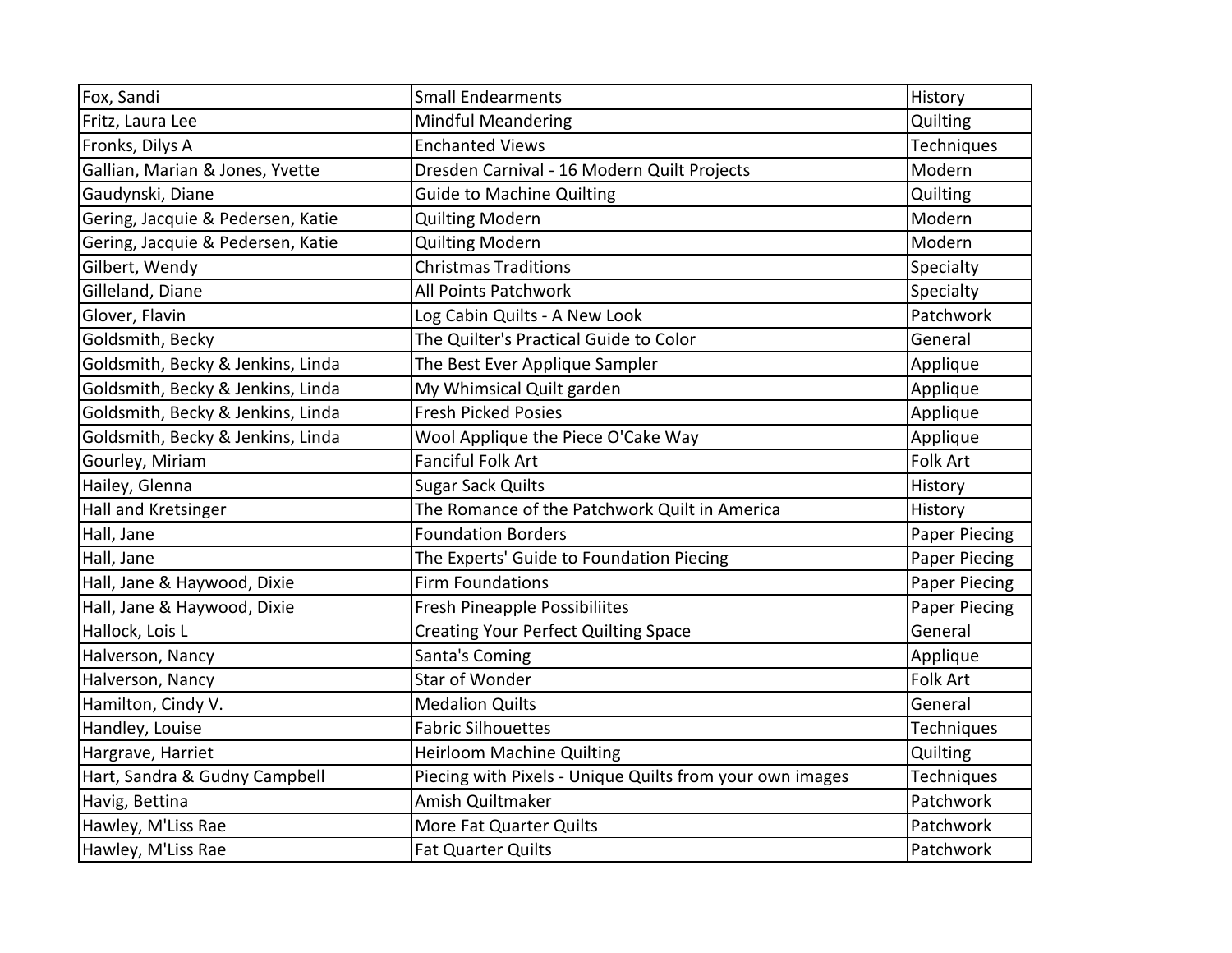| Hearder, Valerie                  | Beyond the Horizon                                       | General              |
|-----------------------------------|----------------------------------------------------------|----------------------|
| Helmkamp, Amy Whalen              | Simple Chenille Quilts                                   | Techniques           |
| Henderson, Michael & Mary         | Double Wedding Ring in a Hurry                           | Specific Pattern     |
| Henning, Brenda                   | Strip Therapy 2 Bali Pop Addiction                       | Techniques           |
| Hill, Michele                     | William Morris in Applique                               | Applique             |
| Hiney, Mary Jo                    | Quiltagami                                               | Specialty            |
| Hird, Laurie Aaron                | The Farmer's Wife Sampler Quilt                          | Patchwork            |
| Hoffman, Joy & Darlene Zimmerman  | Quilts to Come Home To                                   | Patchwork            |
| Hohag, Linda                      | <b>Critter Caboodle</b>                                  | Applique             |
| Holt, Lori                        | Farm Girl Vintage                                        | General              |
| Hopkins, Judy                     | Big 'n Easy - Supersized Quilts for Queen Beds           | Patchwork            |
| Hopkins, Judy                     | Design Your Own Quilts                                   | Instructional        |
| Hopkins, Judy & Nancy J. Martin   | 101 Fabulous Rotary-Cut Quilts                           | Patchwork            |
| Hopkins, Judy & Nancy J. Martin   | 101 Fabulous Rotary-Cut Quilts                           | Patchwork            |
| Houk, Rose                        | Quilts and Coverlets - Storied Stitches of the Smokies   | History              |
| <b>House of White Birches</b>     | Patchwork Comforters, Throws & Quilts                    | Project              |
| <b>House of White Birches</b>     | 100 Quick-to-Quilt Pot Holders                           | Specialty            |
| <b>House of White Birches</b>     | Inspirational Block of the Month                         | Specialty            |
| <b>House of White Birches</b>     | Quilting with Bits and Pieces                            | General              |
| Huff, Jaynette                    | Quilts from Grandmother's Garden - English Paper Piecing | Techniques           |
| Huff, Jaynette                    | Paper Piecing Quilts of Praise                           | <b>Paper Piecing</b> |
| Hughes, Trudie                    | <b>Crib Quilts</b>                                       | Specialty            |
| Ickis, Marguerite                 | The Standard Book of Quiltmaking and Collecting          | History              |
| Irish, Lora                       | <b>Great Book of Celtic Patterns</b>                     | Specific Pattern     |
| Irwin, John Rice                  | A People and Their Quilts                                | History              |
| It's Sew Emma Patterns            | <b>Simply Fat Quarters</b>                               | Patchwork            |
| Jenkins, Linda & Goldsmith, Becky | A Piece O' Cake Christmas!                               | Specialty            |
| Jensen                            | <b>Pint-Size Traditions</b>                              | Patchwork            |
| Jensen, Lynette                   | Cozy Quilts - a Collection of Country Flannel Quilts     | Folk Art             |
| Jensen, Lynette                   | <b>Classic Quilts - Thimbleberries New Collection</b>    | General              |
| Johnson, Linda                    | Pink Lemonade & Other Delights                           | Project              |
| Johnson, Mary Elizabeth           | Marth Skelton, Master Quilter of Mississippi             | History              |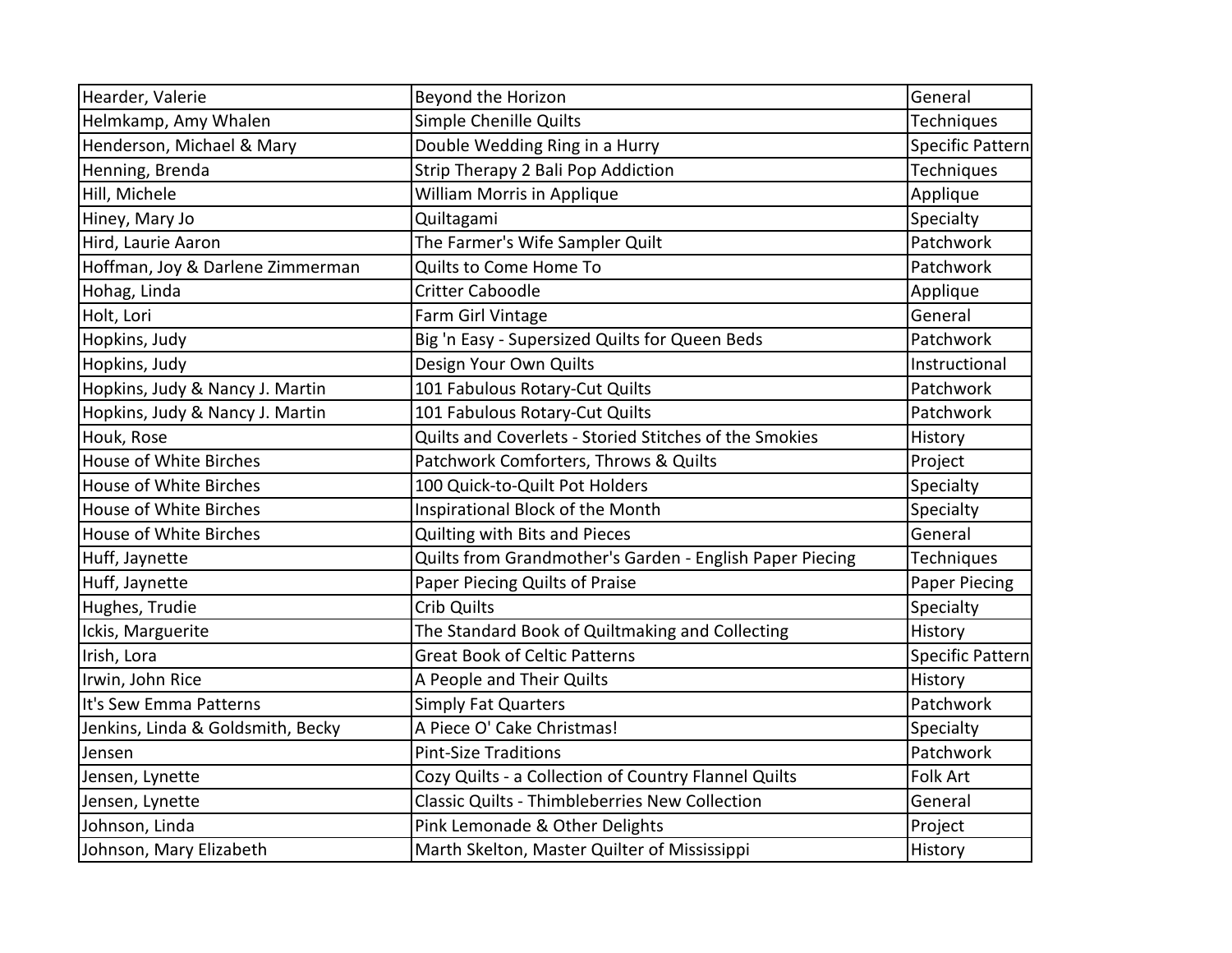| Johnston, Susan         | Early American Patchwork Quit Designs                    | Patchwork            |
|-------------------------|----------------------------------------------------------|----------------------|
| Jolly, Kimberly         | Fat Quarter Style                                        | General              |
| Jorgenson, Sharlene     | Quilting Form the Heartland                              | <b>Folk Art</b>      |
| Jorgenson, Sharlene     | Quilting From the Heartland                              | Patchwork            |
| Joy Lily                | <b>Carefree Quilts</b>                                   | General              |
| Kaempfer, Barbara       | Log Cabin with a Twist                                   | Techniques           |
| Keevill, Elizabeth      | <b>Quick Quilts for Kids</b>                             | General              |
| Kemshall, Linda & Laura | The Painted Quilt                                        | Art                  |
| Kime, Janet             | It's Raining Cats & Dogs                                 | <b>Paper Piecing</b> |
| Kinman, MJ              | <b>Gemstone Quilts</b>                                   | Techniques           |
| Kiracofe, Roderick      | The American Quilt                                       | History              |
| Knapp, Mary             | <b>Star Quilts</b>                                       | Techniques           |
| Koseki, Suzuko          | Playful Patchwork                                        | Patchwork            |
| Krentz, Jan             | Diamond Quilts & Beyond                                  | Art                  |
| Kygar, Terrie, Linn     | Creative Quilts from your Crayon Box                     | Applique             |
| Lark Books              | Pretty Little Purses & Pouches                           | Specialty            |
| Larkin, Eva A.          | Free-Motion Quilting Made Easy                           | Quilting             |
| Lasco, Linda Baxter     | Sunflower - New Quilts from and Ol Favorite              | Specialty            |
| Ledgerwood, Alexandra   | <b>Improvising Tradition</b>                             | Modern               |
| Leffler, Cheri          | <b>Animal Parade</b>                                     | General              |
| Lehman, Libby           | Threadplay                                               | Techniques           |
| Levie, Eleanor          | Skinny Quilts & Table Runners from today's top designers | Specialty            |
| Levie, Eleanor          | Skinny Quilts & Table Runners II                         | Specialty            |
| Lintott, Pam            | The Quiltmakers                                          | General              |
| Lintott, Pam, & Nicky   | Jelly Roll Sampler Quilts                                | General              |
| Lintott, Pam, & Nicky   | Layer Cake, Jelly Roll & Charm Quilts                    | General              |
| Lintott, Pam, & Nicky   | Jelly Roll Quilts in a Weekend                           | General              |
| Lipsett, Linda Otto     | Remember Me - Women & Their Friendship Quilts            | History              |
| Lund, Tricia & Pollard  | <b>Classic Quilts with Precision Foundations</b>         | <b>Paper Piecing</b> |
| Lynch, Cheryl           | Quilt Fiesta - Surprising Designs from Mexican Tiles     | General              |
| Mahoney, Nancy          | <b>Rich Traditions</b>                                   | Paper Piecing        |
| Mahoney, Nancy          | Quilt Revival - Updated Patterns from the 30's           | Patchwork            |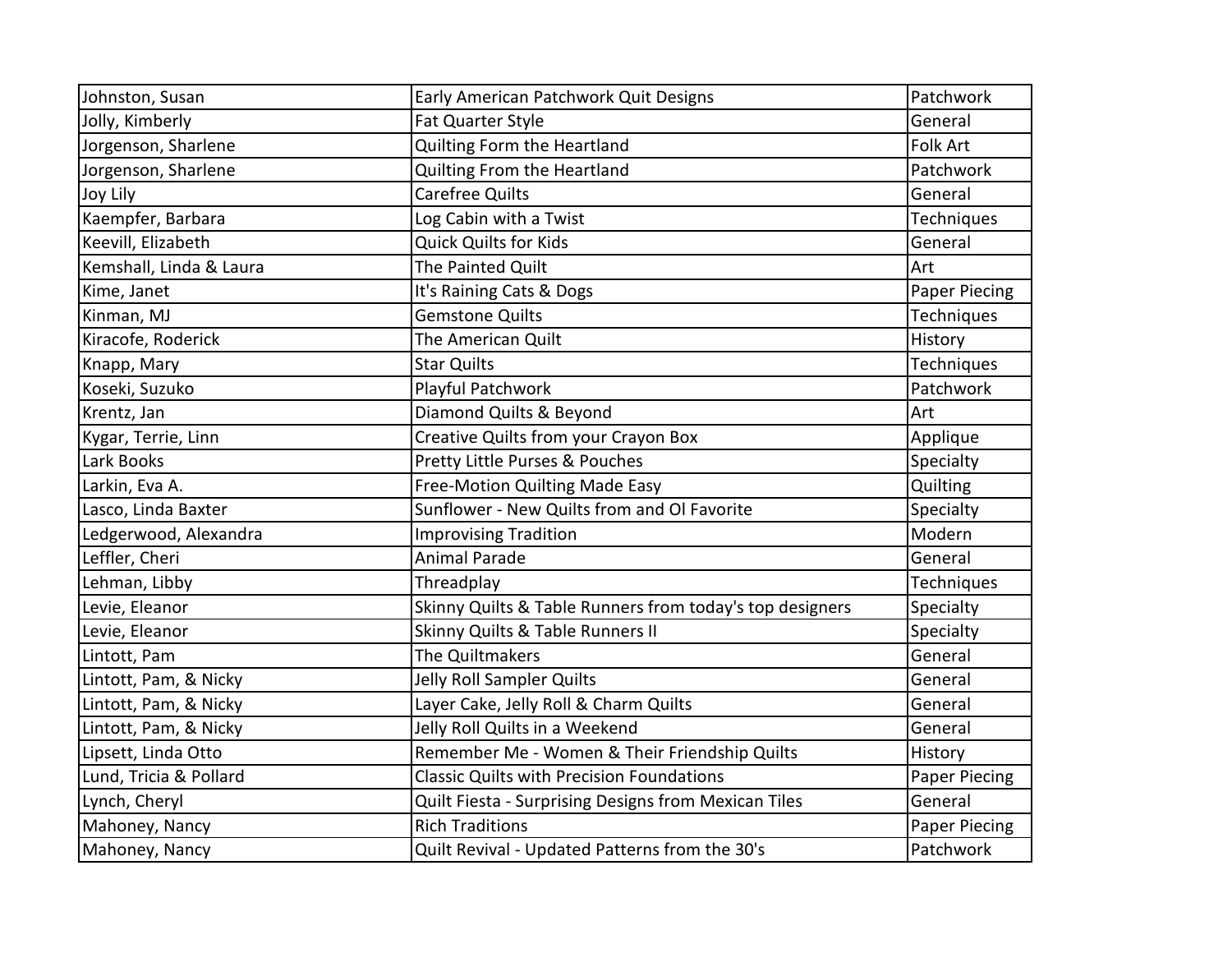| Mahoney, Nancy             | Learn to Paper Piece                                     | <b>Paper Piecing</b>    |
|----------------------------|----------------------------------------------------------|-------------------------|
| Mahoney, Nancy             | <b>Ribbon Star Quilts</b>                                | Techniques              |
| Makhan, Rosemary           | <b>Biblical Blocks</b>                                   | Patchwork               |
| Malone, Chris              | Cats & Dogs - Fun and Easy Applique                      | Applique                |
| Malone, Maggie             | 1,001 Patchwork Designs                                  | History                 |
| Maloney, Tricia Lynn       | <b>Orphan Block Quilts</b>                               | General                 |
| Marek, Katja               | The New Hexagon                                          | Specialty               |
| Marston, Gwen              | Liberated Quiltmaking II                                 | Modern                  |
| Marston, Gwen & Cunningham | Folk-Art Quilts 20 Traditional Projects                  | <b>Folk Art</b>         |
| Martin, Judy               | Pieced Borders The Complete Resource                     | Patchwork               |
| Martin, Judy               | The Creative Pattern Book                                | Patchwork               |
| Martin, Judy               | <b>Scraps</b>                                            | Patchwork               |
| Martin, Judy               | <b>Scrap Quilts</b>                                      | Patchwork               |
| Martin, Nancy              | Cathedral Window - A Fresh Look                          | <b>Specific Pattern</b> |
| Martin, Nancy              | Pieces of the Past                                       | History                 |
| Martin, Nancy J.           | Threads from the '30s - Quilts Using Reproduction Farics | General                 |
| Martin, Nancy J.           | Rolling Along Easy Quilts from 2 1/2" Strips             | Patchwork               |
| Martin, Nancy J.           | <b>Time-Crunch Quilts</b>                                | General                 |
| Martingale                 | <b>Folk-Art Favorites</b>                                | Folk Art                |
| Mashuta, Mary              | <b>Foolproof Machine Quilting</b>                        | Quilting                |
| Matheson, Judy             | <b>Mariner's Compass Quilts</b>                          | Specific Pattern        |
| McCaffery, Bonnie Lyn      | <b>Fantasy Floral Quilts</b>                             | Techniques              |
| McCloskey, Marsha          | Lessons in Machine Piecing                               | Instructional           |
| McCloskey, Marsha          | <b>Quilts for Katie Rose</b>                             | Specialty               |
| McCloskey, Marsha          | On to Square Two                                         | Patchwork               |
| McDonald, Leigh E.         | <b>Adventures in Circles</b>                             | Techniques              |
| McDowell's, Ruth B.        | Design Workshop                                          | Art                     |
| McIntee, Catherine         | <b>Beyond Charm Quilts</b>                               | <b>Miniatures</b>       |
| McKelvey, Susan            | <b>Baltimore Country Cousins</b>                         | Applique                |
| McNeill, Suzanne           | <b>Quilt Boutique</b>                                    | Patchwork               |
| Merrill, RaNae             | One Quilt One Moment                                     | History                 |
| Meunier, Christiane        | Miniature Quilts, A Few of My Favorite                   | Miniatures              |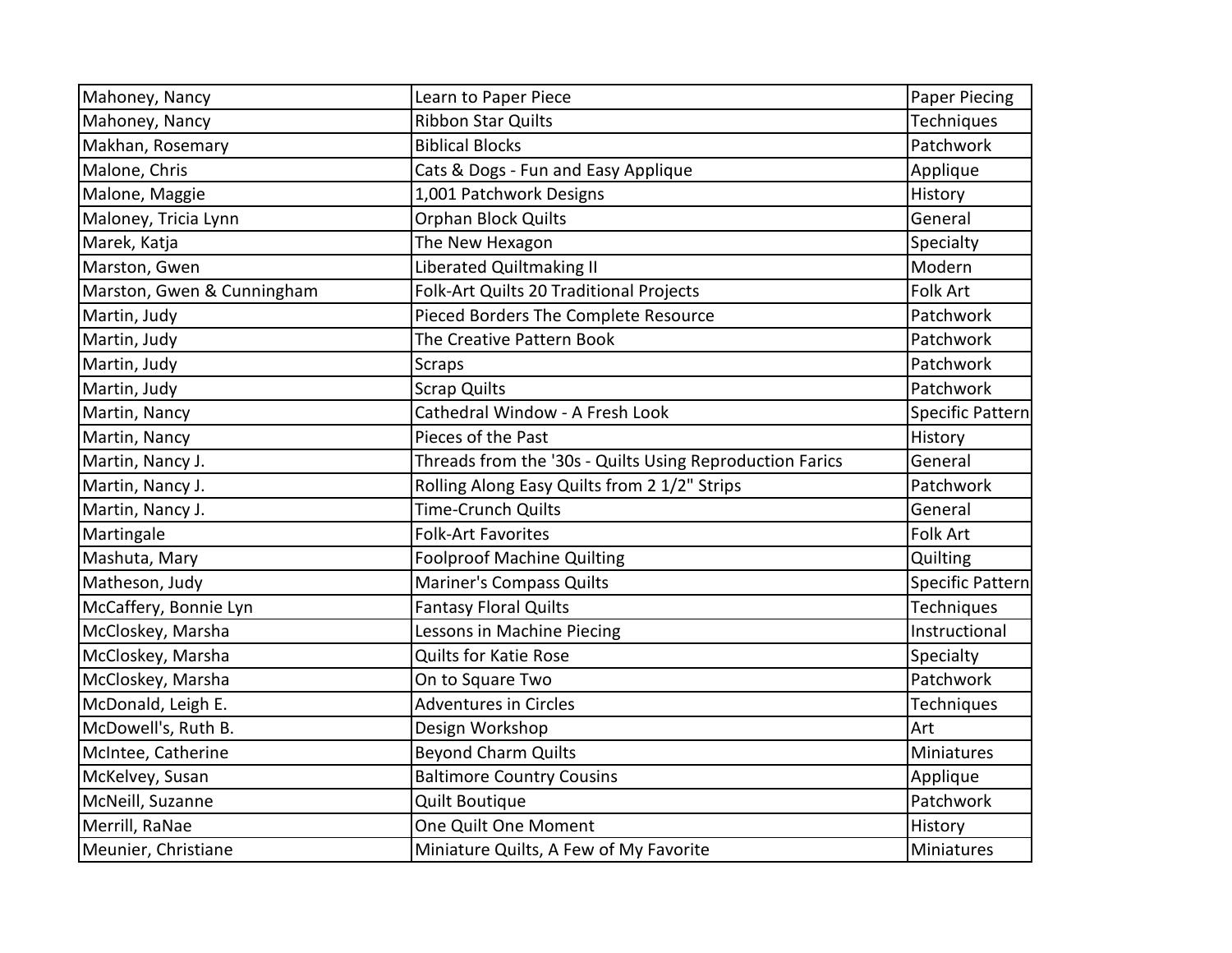| Michell, Marti                | <b>Machine Quilting in Sections</b> | Quilting     |
|-------------------------------|-------------------------------------|--------------|
| Michell, Marti                | 101 Nine Patch Quilts               | Patchwork    |
| Miller, Jane Hardy            | <b>French Braid Quilts</b>          | Specialty    |
| Milligan, Lynda & Nancy Smith | P.S. I Love You Two!                | Specialty    |
| Missouri Star                 | Block 2017 Vol 4, Issue 5           | <b>Block</b> |
| Missouri Star                 | Block 2017 Vol 4, Issue 1           | <b>Block</b> |
| Missouri Star                 | Block 2018 Vol 5, Issue 6           | <b>Block</b> |
| Missouri Star                 | Block 2014 Vol 1, Issue 1           | <b>Block</b> |
| Missouri Star                 | Block 2014 Vol 1, Issue 2           | <b>Block</b> |
| Missouri Star                 | Block 2014 Vol 1, Issue 3           | <b>Block</b> |
| Missouri Star                 | Block 2014 Vol 1, Issue 4           | <b>Block</b> |
| Missouri Star                 | Block 2014 Vol 1, Issue 5           | <b>Block</b> |
| Missouri Star                 | Block 2014 Vol 1, Issue 6           | <b>Block</b> |
| Missouri Star                 | Block 2015 Vol 2, Issue 1           | <b>Block</b> |
| Missouri Star                 | Block 2015 Vol 2, Issue 2           | <b>Block</b> |
| Missouri Star                 | Block 2015 Vol 2, Issue 3           | <b>Block</b> |
| Missouri Star                 | Block 2015 Vol 2, Issue 4           | <b>Block</b> |
| Missouri Star                 | Block 2015 Vol 2, Issue 5           | <b>Block</b> |
| Missouri Star                 | Block 2015 Vol 2, Issue 6           | <b>Block</b> |
| Missouri Star                 | Block 2016 Vol 3, Issue 1           | <b>Block</b> |
| Missouri Star                 | Block 2016 Vol 3, Issue 2           | <b>Block</b> |
| Missouri Star                 | Block 2016 Vol 3, Issue 3           | <b>Block</b> |
| Missouri Star                 | Block 2018 Vol 5, Issue 2           | <b>Block</b> |
| Missouri Star                 | Block 2018 Vol 5, Issue 3           | <b>Block</b> |
| Missouri Star                 | Block 2018 Vol 5, Issue 4           | <b>Block</b> |
| Missouri Star                 | Block 2019 Vol 6, Issue 1           | <b>Block</b> |
| Missouri Star                 | Block 2016 Vol 3, Issue 6           | <b>Block</b> |
| Missouri Star                 | Block 2016 Vol 3, Issue 5           | <b>Block</b> |
| Missouri Star                 | Block 2017 Vol 4, Issue 1           | <b>Block</b> |
| Missouri Star                 | Block 2017 Vol 4, Issue 2           | <b>Block</b> |
| Missouri Star                 | Block 2017 Vol 4, Issue 3           | <b>Block</b> |
| Missouri Star                 | Block 2017 Vol 4, Issue 6           | <b>Block</b> |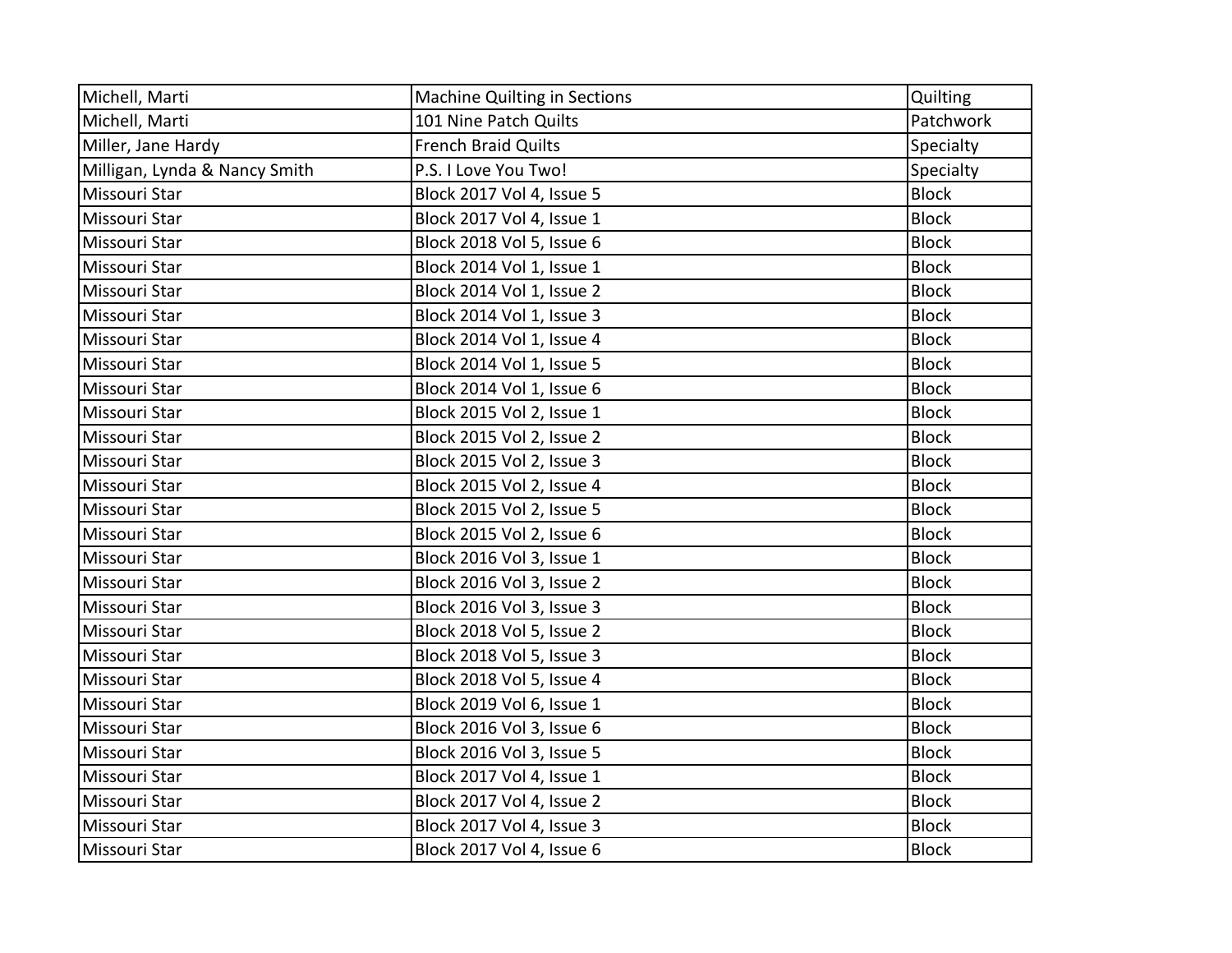| Missouri Star                      | Block 2018 Vol 5, Issue 1                                 | <b>Block</b>      |
|------------------------------------|-----------------------------------------------------------|-------------------|
| Missouri Star                      | Block 2018 Vol 5, Issue 5                                 | <b>Block</b>      |
| Missouri Star                      | Block 2018 Vol 5, Issue 3                                 | <b>Block</b>      |
| Missouri Star                      | Block 2016 Vol 3, Issue 4                                 | <b>Block</b>      |
| Missouri Star                      | Block 2019 Vol 6, Issue 4                                 | <b>Block</b>      |
| Missouri Star                      | Block 2019 Vol 6, Issue 2                                 | <b>Block</b>      |
| Missouri Star                      | Block 2019 Vol 6, Issue 3                                 | <b>Block</b>      |
| Missouri Star                      | Block 2019 Vol 6, Issue 5                                 | <b>Block</b>      |
| Missouri Star                      | Block 2016 Vol 3, Issue 6                                 | <b>Block</b>      |
| Missouri Star                      | Block 2019 Vol 6, Issue 6                                 | <b>Block</b>      |
| Missouri Star                      | Block 2017 Vol 4, Issue 5                                 | <b>Block</b>      |
| M'Lissa Rae Hawley                 | <b>Evryday Embellishments</b>                             | General           |
| Morris, Patricia & Muir, Jeannette | Worth Doing Twice                                         | History           |
| Morton, Jo                         | <b>Prairie Flowers Encore</b>                             | Applique          |
| Moscicki, Anne                     | Time to Quilt                                             | Project           |
| Mostek, Pamela                     | <b>Dazzling Quilts</b>                                    | Specialty         |
| Mostek, Pamela                     | Scatter Garden Quilts - 101 Designs that Flower in Fabric | Patchwork         |
| Mullen, Jan                        | Cut-Loose Quilts - Stack, Slice, Switch and Sew           | Techniques        |
| Mumm, Debbie                       | More Quick Country Quilting                               | Folk Art          |
| Mumm, Debbie                       | The Magic of Santa                                        | Specialty         |
| Murphy, Karen                      | Log Cabin Quilts A Brand New Story                        | Patchwork         |
| Nadelstern, Paula                  | <b>Kaleidoscopes Quilts</b>                               | Techniques        |
| Need'l Love                        | <b>Daylily Designs</b>                                    | General           |
| Nelson, Cyril & Carter Houck       | The Quilt Engagement Calendar Treasury                    | History           |
| Nephew, Sara                       | Mock Applique                                             | <b>Techniques</b> |
| Neubauer, Linda                    | <b>Baby Quilts</b>                                        | General           |
| Nevaril, Lerlene                   | <b>Crowning Glories</b>                                   | Patchwork         |
| Newbill, Carol L.                  | <b>Great American QuiltsBook Five</b>                     | General           |
| Newman, Sharon                     | Treasures from Yesteryear, Book One                       | History           |
| Newman, Sharon                     | Treasures from Yesteryear, Book Two                       | History           |
| Nickels, Sue & Holly, Pat          | <b>Stitched Raw Edge Applique</b>                         | Applique          |
| Nickols, Kay                       | Wonderful 1 Fabric Quilts                                 | Patchwork         |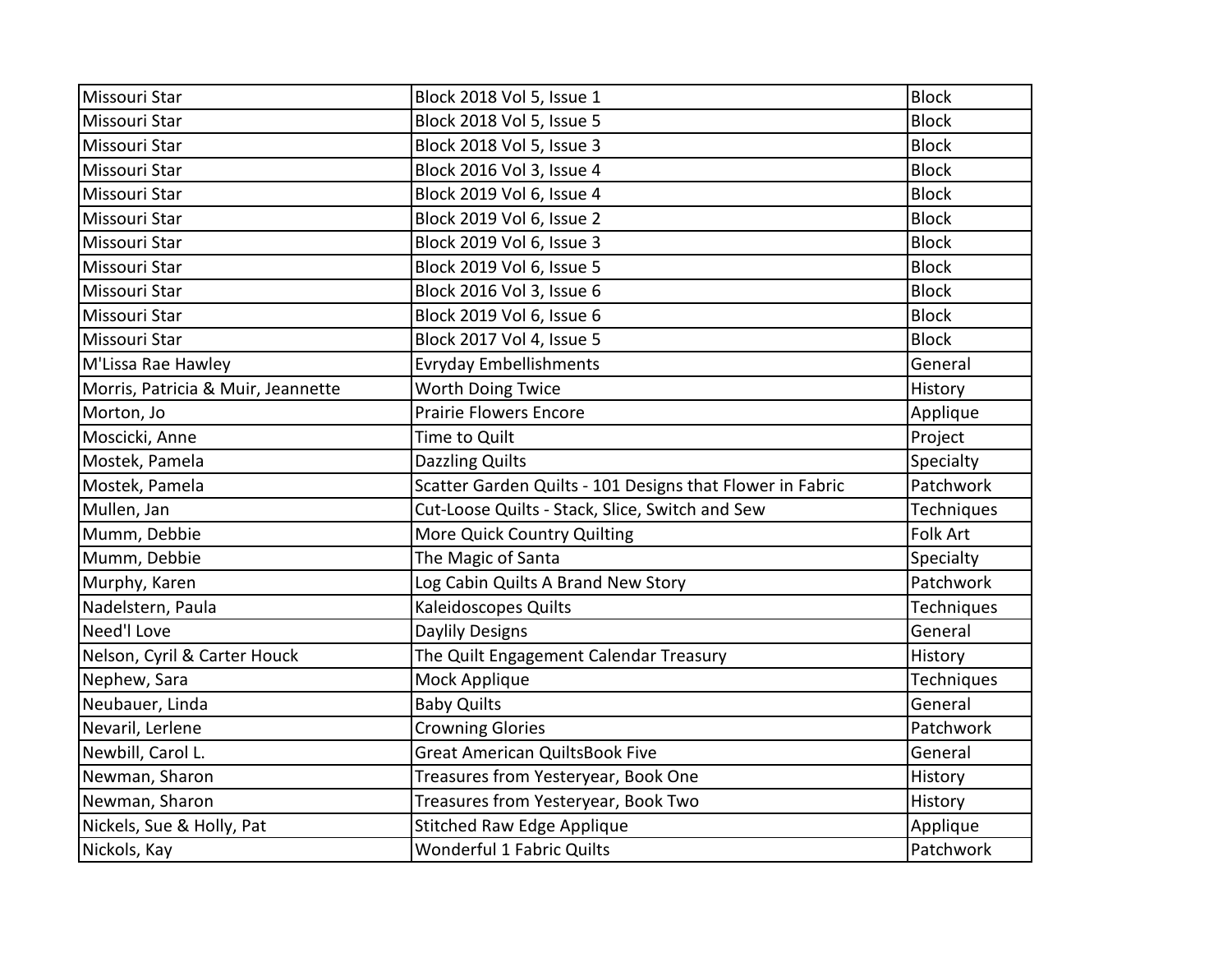| Nickols, Kay                        | <b>Wonderful 1 Fabric Curves</b>                    | Patchwork               |
|-------------------------------------|-----------------------------------------------------|-------------------------|
| Nickols, Sue                        | Machine Quilting - A Primer of Techniques           | Quilting                |
| Norton, Alissa (Editor)             | <b>Free Expression</b>                              | Art                     |
| Odom, Nancy                         | <b>Fast Asleep</b>                                  | Patchwork               |
| Oglesby, Bea                        | Butterfly Album - Monarchs & More                   | Applique                |
| Oglesby, Bea                        | <b>Birds &amp; Flowers Album</b>                    | Applique                |
| Olson, Barbara                      | Journey of An Art Quilter                           | Art                     |
| <b>Oxmoor House</b>                 | Rock-A-Bye Baby Quilts                              | Specialty               |
| <b>Oxmoor House</b>                 | <b>Fan Quilt Favorites</b>                          | Specialty               |
| Pahl, Ellen                         | The Quilters Ultimate Visual Guide                  | Instructional           |
| Papadakis, Brenda                   | Dear Jane                                           | Specific Pattern        |
| Papadakis, Brenda                   | <b>Strip Clubbing</b>                               | Techniques              |
| Pappas, Dina                        | <b>Quick Watercolor Quilts</b>                      | Specialty               |
| Pappas, Dina                        | <b>Fast-Forward Your Quilting</b>                   | Patchwork               |
| Paquin, Barbie Jo                   | Calendar Cats - Month by Month Antique Blocks       | Applique                |
| Perrine, Jeanne                     | W.O.W. Bags                                         | Specialty               |
| Perry, Gai                          | Do-It-Yourself Framed Quilts                        | Techniques              |
| Perry, Gai                          | Color from the Heart                                | Instructional           |
| Peterson, Heather Mulder            | <b>Anka's Treasures</b>                             | General                 |
| Pfau, Sue                           | Quilts from Sweet Jane - easy for precuts           | General                 |
| Phillips, Cheryl & Linda Pysto      | <b>Rings That Bind</b>                              | Specific Pattern        |
| Phillps, Sarah                      | <b>Quilt Block Leftovers</b>                        | Projects                |
| Pignatelli, Vikki                   | Quilting by Improvisation                           | Art                     |
| Pink, Tula                          | 100 Modern Quilt Blocks                             | Modern                  |
| Poakalani & Serrao, John            | Poakalani Hawaiian Quilt Cushion Patterns & Designs | Techniques              |
| Popa, Julie                         | <b>Beyond Tradition</b>                             | General                 |
| Popa, Julie                         | Young at Heart Quilts                               | General                 |
| Poster, Donna                       | <b>Block Beauty Quilts</b>                          | General                 |
| Quiltmakers Magazine                | Tuck Me In                                          | General                 |
| Ralston, Cherie                     | <b>Under the Stars</b>                              | <b>Specific Pattern</b> |
| Ramsey, Bets                        | Old & New Quilt Patterns in the Southern Tradition  | History                 |
| Ramsey, Bets and Waldvoget, Merikay | Southern Quilts - Surviving Relics of the Civil War | History                 |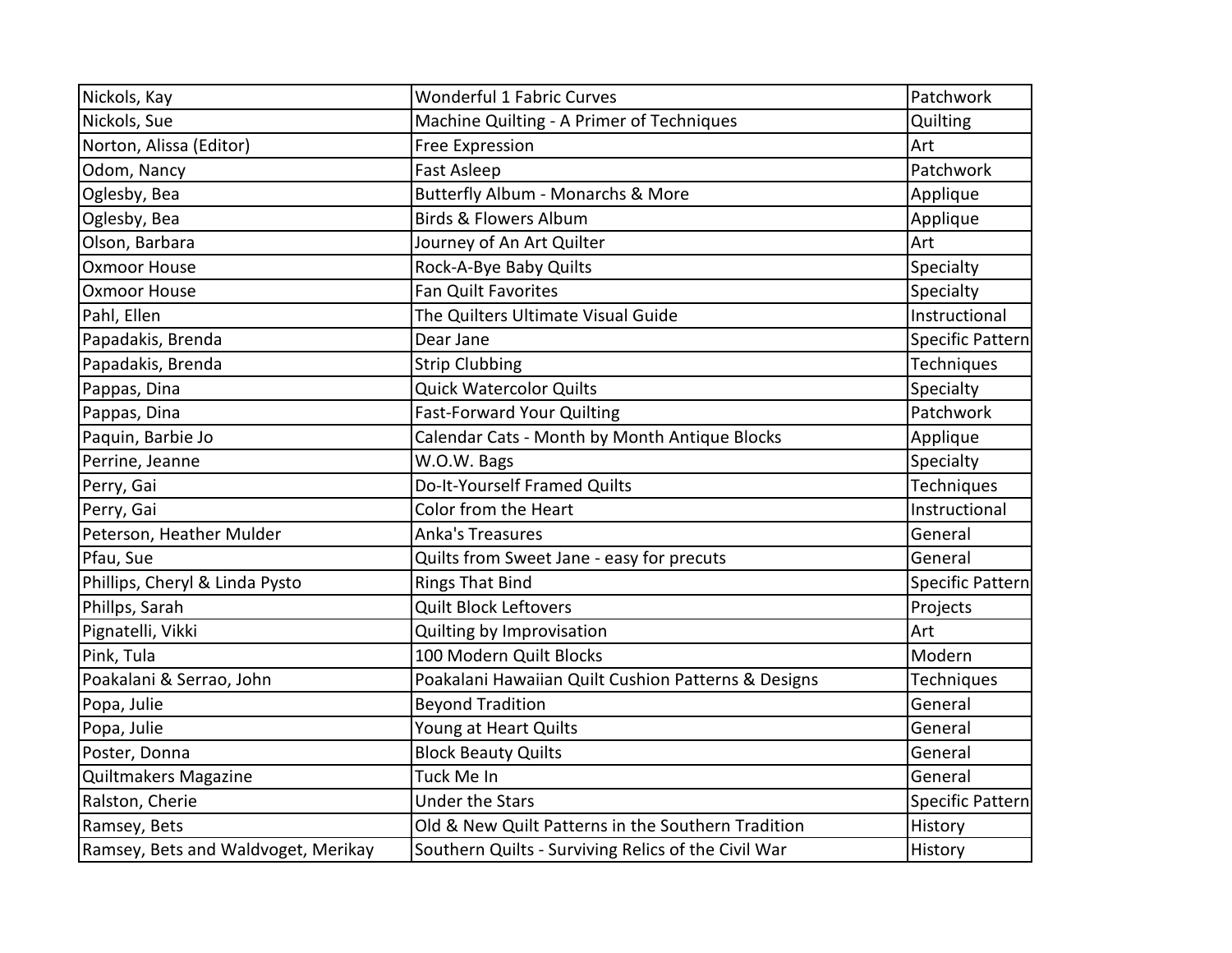| Ramsey, Bets and Waldvoget, Merikay | The Quilts of Tennessee - Images of Domestic Life Prior to 1930 | History           |
|-------------------------------------|-----------------------------------------------------------------|-------------------|
| Rand, Connie                        | Lighthouses of New England                                      | General           |
| Ranney Black, Lynette               | Dream Sewing Spaces - Design & Organization                     | General           |
| Reber, Jill                         | Borders - The Basics & Beyond                                   | General           |
| Regone, Cynthia LeBlanc             | Colorful Quilts - A Journey Through Fabric                      | General           |
| Reikes, Ursula                      | Even More Quilts for Baby                                       | Specialty         |
| Reikes, Ursula                      | Quilts for Baby - Easy os A, B, C                               | Specialty         |
| Renaud, Karin                       | Quilts from the Heart II                                        | Patchwork         |
| Reynolds, Bethany S.                | Magic Stack-n-Whack Quilts                                      | Techniques        |
| Reynolds, Bethany S.                | <b>Stack-n-Whackier Quilts</b>                                  | Techniques        |
| Reynolds, Bethany S.                | Stack-N-Whack Ipedia                                            | <b>Techniques</b> |
| Richards, Rhonda                    | <b>Great American Quilts Book Eleven</b>                        | General           |
| Ricketson, Kathreen                 | <b>Brave New Quilts</b>                                         | Modern            |
| Ringle, Weeks and Kerr, Bill        | <b>Transparency Quilts</b>                                      | Modern            |
| Ringle, Weeks and Kerr, Bill        | the Modern Quilt workshop                                       | Modern            |
| Robson, Shelley Lynne               | <b>Seeing Stars</b>                                             | Specific Pattern  |
| <b>Rodal Press</b>                  | <b>Quilting Made Easy</b>                                       | Instructional     |
| <b>Rodal Press</b>                  | <b>Innovative Piecing</b>                                       | Techniques        |
| Root, Elizabeth                     | Hawaiian Quilting and Full-Size Patterns                        | Techniques        |
| Roskintoski, Ellen                  | Marvelous Mini Quilts/Foudation Piecing                         | <b>Miniatures</b> |
| Scala                               | Classic Quilts from the American Museum in Britain              | History           |
| Schaefer, Kim                       | Cozy Modern Quilts                                              | Modern            |
| Schamber, Sharon                    | Piec-lique                                                      | Techniques        |
| Schmidt, Denyse                     | Modern Quilts Traditional Inspiration                           | Modern            |
| Schmidt, Denyse                     | Modern Quilts Traditional Inspiration (intentional duplicate)   | Modern            |
| Schwartz, Liz & Seifert, Stephen    | Garden Stars - Paper Pieced Stained Glass                       | Paper Piecing     |
| Serrao, Poakalani, John & Cissy     | <b>Hawaiian Quuilts The Tradition Continues</b>                 | <b>Techniques</b> |
| Shackelford, Anita                  | Applique with Folded Cutwork                                    | Applique          |
| Shay, Joan                          | Petal Play                                                      | General           |
| Shifrin, Laurie                     | <b>Batik, Beauties</b>                                          | Patchwork         |
| Shrader, Valerie Van Arsdale        | <b>Simple Contemporary Quilts</b>                               | Modern            |
| Sienkiewicz, Elly                   | <b>Baltimore Beauties and Beyond</b>                            | Applique          |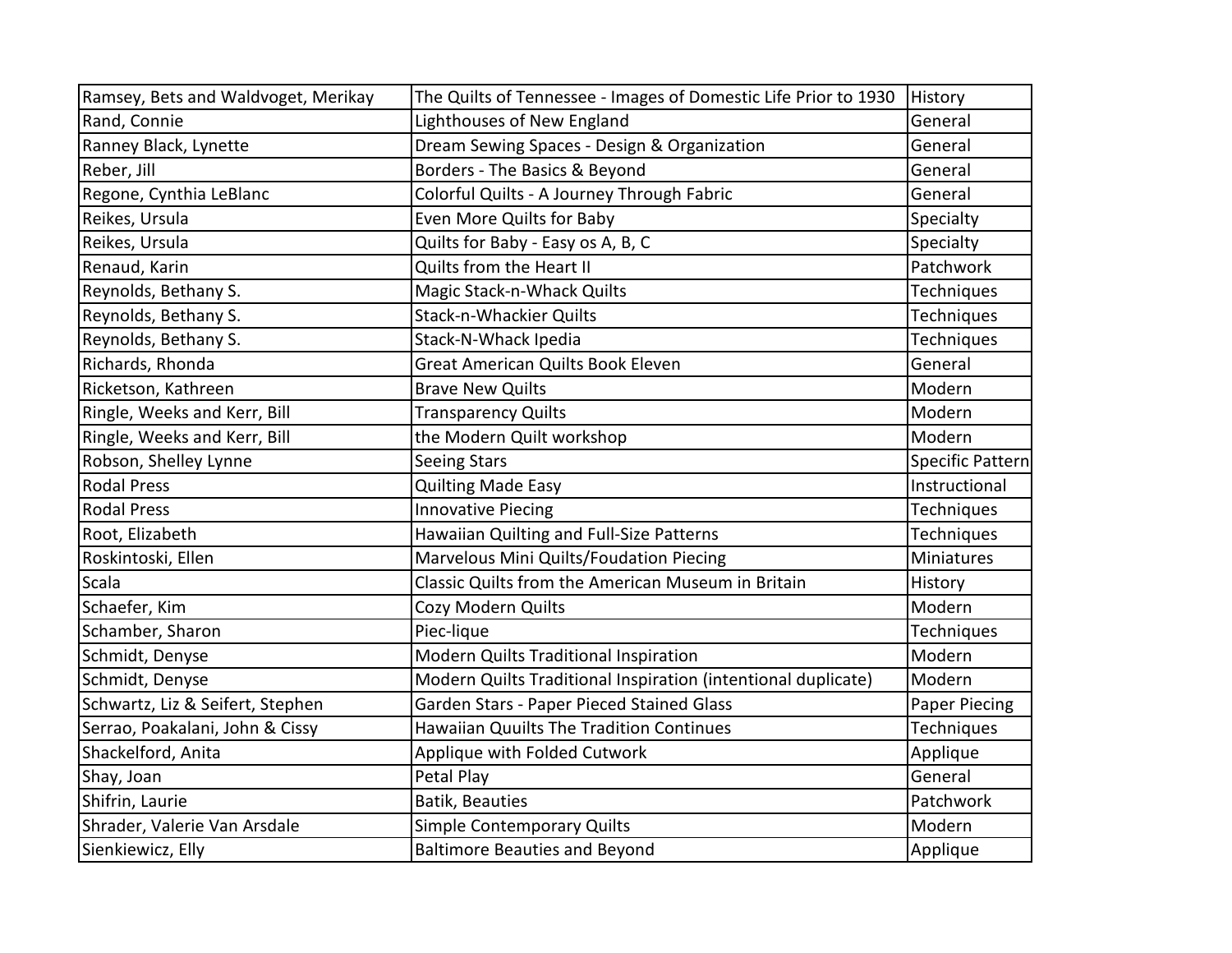| Sienkiewicz, Elly                | <b>Fancy Applique</b>                          | Applique                |
|----------------------------------|------------------------------------------------|-------------------------|
| Sienkiewicz, Elly                | <b>Baltimore Album Quilts</b>                  | Applique                |
| Simms, Ami                       | How to Improve Your Quilting Stitch            | Quilting                |
| Sisneros, Judy                   | 9-Patch Pizzazz                                | Patchwork               |
| Sitar, Edyta                     | Friendship Strips & Scraps                     | General                 |
| Sitar, Edyta                     | Hop To It                                      | Applique                |
| Sloan, Pat                       | Learn to Machine Quilt                         | Quilting                |
| Sloppy, Evelyn                   | 40 Fabulous Quick-Cut Quilts                   | General                 |
| Smith, Barbara                   | Storm at Sea - New Quilts from an Old Favorite | Specific Pattern        |
| Smith, Louisa L.                 | Strips 'n Curves                               | General                 |
| Smith, Nancy & Milligan Lynda    | <b>Super Simple Strips</b>                     | Patchwork               |
| Smith, Sarah Ann                 | <b>Thread Work Unraveled</b>                   | Specialty               |
| Soltys, Karen Costello           | <b>Bits and Pieces</b>                         | Miniatures              |
| Speckman, Doreen                 | Travels with Peaky & Spike                     | Techniques              |
| Speth, Pat & Thode, Charlene     | <b>Nickel Quilts</b>                           | Patchwork               |
| Spiegelhoff, Ruthann             | Polarfleece Pizzaz                             | Project                 |
| Squier Craig, Sharyn             | LeMoyne Stars Made Easy                        | <b>Specific Pattern</b> |
| Squire, Helen                    | Helen's Copy & Use QuiltingPatterns            | Quilting                |
| Stauffer, Jeanne & Hatch, Sandra | 365 Fun-to Stitch Quilt Books                  | Patchwork               |
| Stauffer, Jeanne & Hatch, Sandra | <b>Fat Quarter Quilts</b>                      | General                 |
| Stauffer, Jeanne & Hatch, Sandra | <b>Holly Jolly Christmas Quilting</b>          | Specialty               |
| Stout, Daniela                   | Conestoga Quilts                               | History                 |
| Stout, Daniela                   | <b>Fat Quarters Anonymous</b>                  | General                 |
| Sullivan, Bonnie                 | A Change of Seasons                            | Folk Art                |
| Syme, Lynette-Merlin             | Learn Patchwork                                | Patchwork               |
| The Picket Fence                 | <b>Bumblebees &amp; Button Seeds</b>           | <b>Folk Art</b>         |
| Thomas, Donna Lynn               | <b>Stripples Strikes Again</b>                 | Specific Pattern        |
| Thomas, Jannna                   | <b>Bloomin Cogwheels Ruler</b>                 | Ruler                   |
| Thompson, Terry C.               | <b>Prairie Quilts &amp; Pioneer Stories</b>    | History                 |
| Thompson, Terry C.               | Mandala Quilts                                 | Specialty               |
| Tims, Ricky                      | Convergence Quilts                             | Specific Pattern        |
| Tomaszewski, Cynthia             | Those Flirty '30s                              | General                 |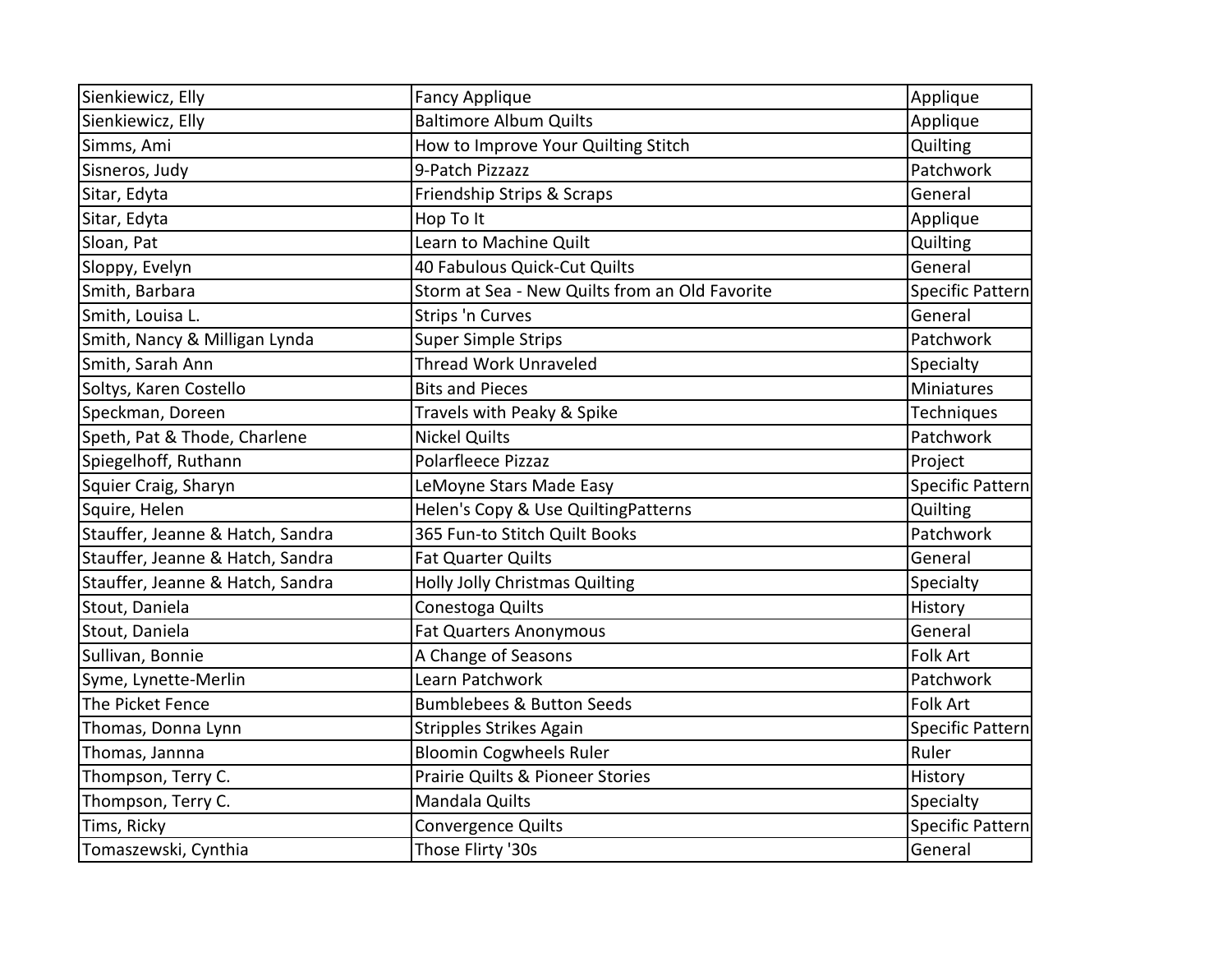| Tomaszewski, Cynthia            | <b>Garden Party</b>                                   | Applique          |
|---------------------------------|-------------------------------------------------------|-------------------|
| Townswick, Jane                 | <b>Quiltmaking Tips &amp; Techniques</b>              | Instructional     |
| Tracy, Kathleen                 | <b>American Doll Quilts</b>                           | <b>Miniatures</b> |
| Trestain, Eileen Jahnke         | Dating Fabrics 1800-1960                              | History           |
| Trestain, Eileen Jahnke         | Dating Fabrics 1950-2000                              | History           |
| Tricarico, Barbara              | Quilts of Virginia 1607 - 1899                        | History           |
| Vanessa-Ann Collection          | Small Quilts                                          | Patchwork         |
| Venters, Diana & Elaine Ellison | Mathematical Quilts, No Sewing Required               | Techniques        |
| <b>Walter and Graves</b>        | <b>Contemporary Quilting</b>                          | Art               |
| <b>Walters Angela</b>           | Quilting is My Therapy                                | Modern            |
| Walters, Angela                 | Shape by Shape Collection 2                           | Quilting          |
| Warehime, Retta                 | <b>Patchwork Memories</b>                             | Patchwork         |
| Warehime, Retta                 | Jack and Jill Quilts - Quilts for Boys and Girls      | General           |
| Warehime, Retta                 | <b>On-Point Quilts</b>                                | Patchwork         |
| Warner, Jodi                    | Half-Square Triangles Illustrated Guide               | Techniques        |
| Wasilowski, Laura               | Fusing Fun - Fast Fearless Art Quilts                 | Art               |
| Wass, Jan                       | <b>Illinois Amish Quilts</b>                          | History           |
| Wat, Rebecca                    | <b>Fantastic Fabric Folding</b>                       | Specialty         |
| Weiss, Rita                     | The How to Candlewick Quilt                           | Techniques        |
| Wells, Jean                     | <b>Portraits From Nature</b>                          | Specialty         |
| Wells, Jean & Valori            | Intuitive Color & Design                              | Art               |
| Westgate, Alice                 | The Complete Color Directory                          | Instructional     |
| White, Tonee                    | Appliquilt - Whimsical One-Step Applique and Quilting | Applique          |
| Wiener, L. L. & Nancy Zieman    | Photo-Inspired Art Quilts                             | Art               |
| Wierzbicki, Cathy               | <b>Twosey-Foursey Quilts</b>                          | Patchwork         |
| Wilens, Patricia                | <b>Great American Quilts Book Eight</b>               | General           |
| Wilkinson, Rosemary             | <b>Quick Colorful Quilts for Beautiful Beds</b>       | General           |
| Wilkinson, Rosemary             | <b>Quick Colorful Quilts for Babies and Toddlers</b>  | General           |
| Williams, Beth Ann              | <b>Celtic Quilts</b>                                  | Techniques        |
| Wood, Julia C.                  | <b>Fabric Photo Play</b>                              | Art               |
| Wood, Sherri Lynn               | The Improv Handbook for Modern Quilters               | Modern            |
| Woodworth, Judy                 | The Art of Quilting - Machine Techniques & Designs    | Quilting          |